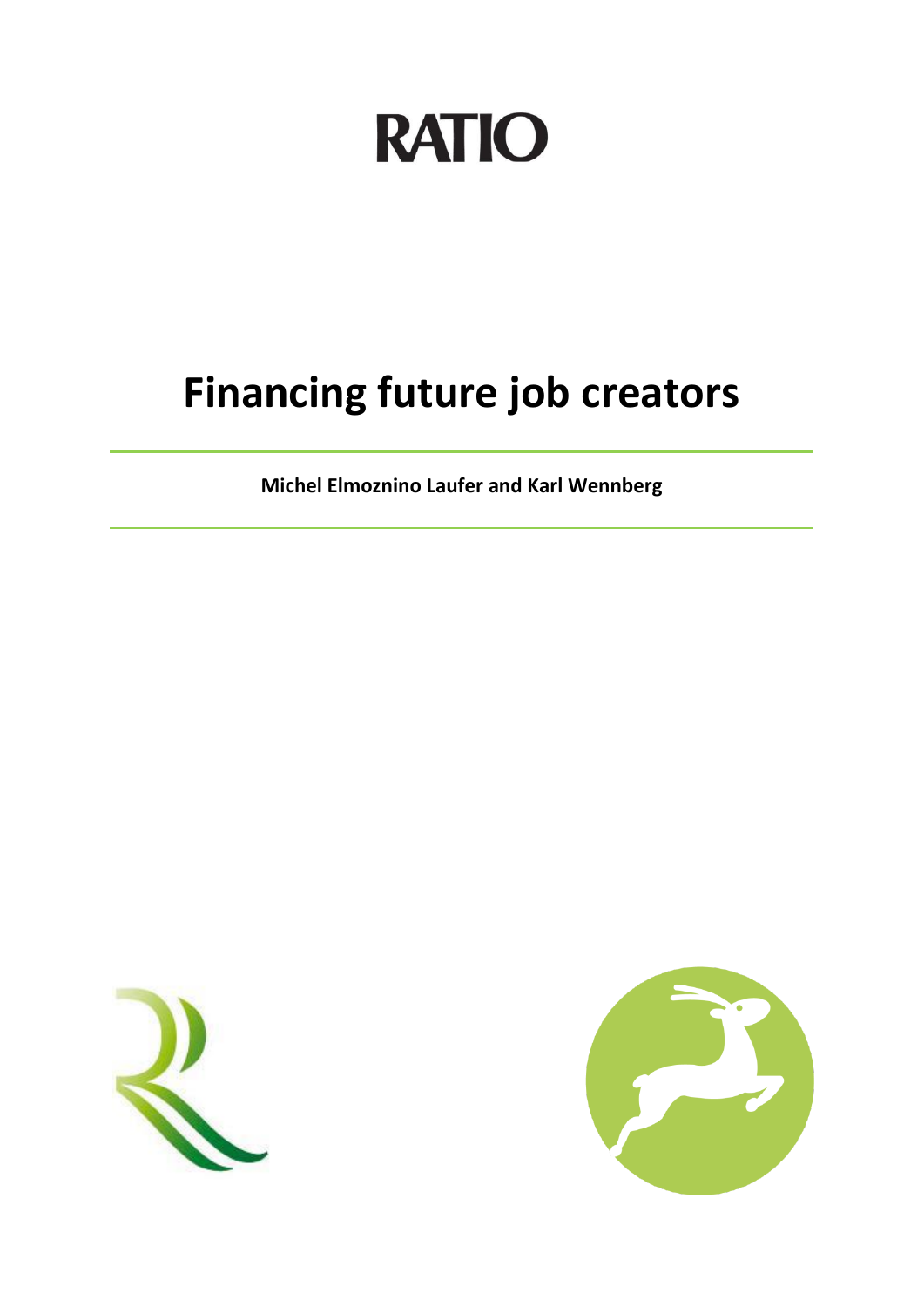# **Summary**

Research has shown that young businesses with growth ambitions are important for job creation and innovation. A major obstacle to economic growth is the lack of financing for young firms. The Ratio Institute and the Swedish Federation of Business Owners have conducted a study to outline the financial sources of young and small businesses in Sweden and to investigate the challenges for financing the firms.

We use a sample of 380 limited liability firms in Sweden that are members of the Swedish Federation of Business Owners. The majority of the firms were founded 2010-2013. For our sample, the results show that the majority of the firms (87 %) use personal savings to finance their firms, while 28 % use bank loans which is the second most common type of finance. However, many of the firms that were approved bank loans report that they had to use personal assets as collateral and personal guarantees to back up their loans. Also, many entrepreneurs took a temporary employment elsewhere and didn't take out any salary at some time.

Our results suggest that economic policies should focus on measures that improve personal wealth accumulation. The results give further support to the findings of recent studies that have been conducted in Sweden that personal wealth accumulation is important and that it is difficult to obtain bank loans for young businesses.

*The report is a part of the research program Financing of Innovations at the Ratio Institute.*

*Michel Elmoznino Laufer (PhD student) och Karl Wennberg (Associate professor): Stockholm School of Economics & Ratio Institute*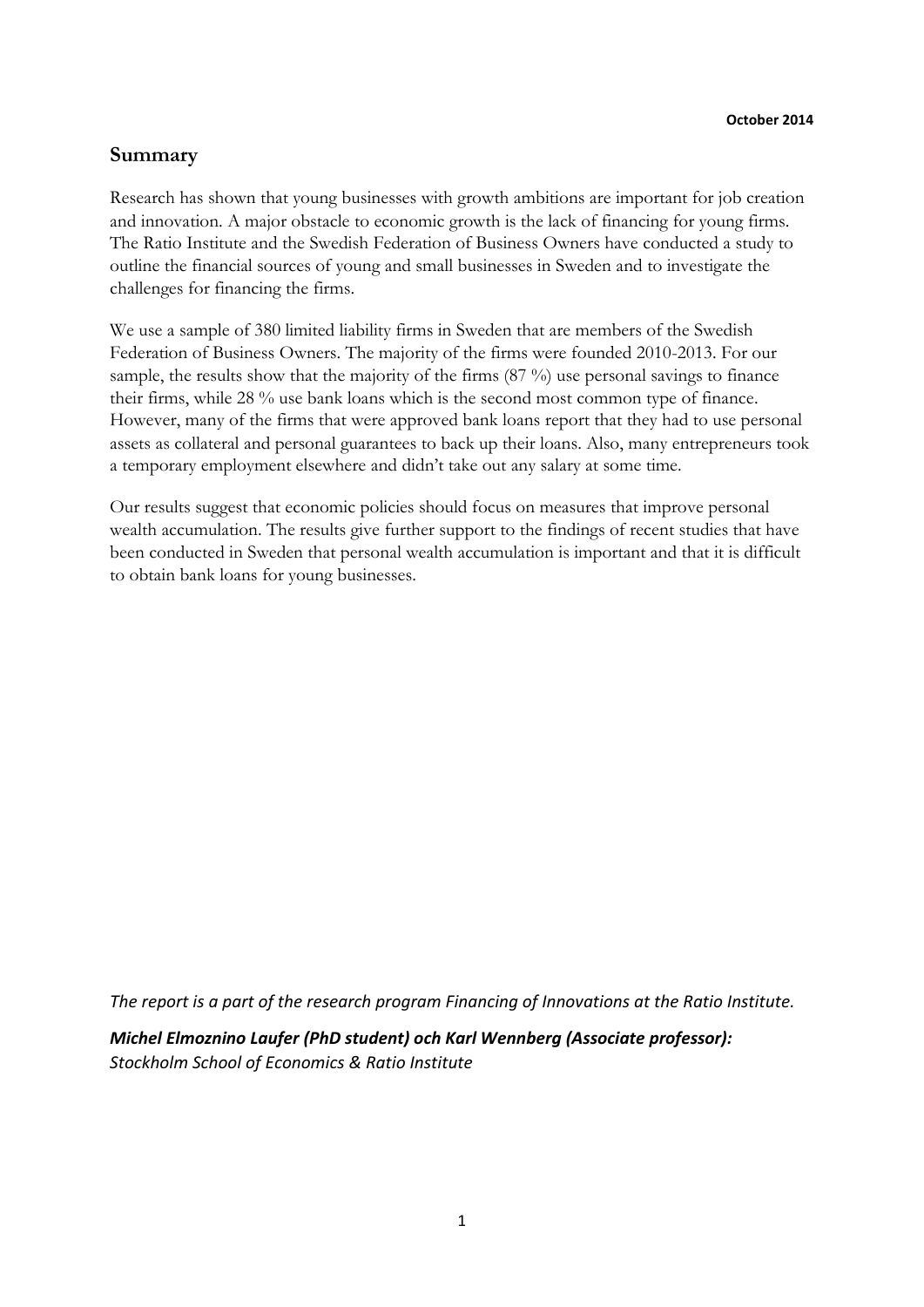# Content

| 4: Financing of small and young businesses 2014: Data from the Swedish Federation of |  |
|--------------------------------------------------------------------------------------|--|
|                                                                                      |  |
|                                                                                      |  |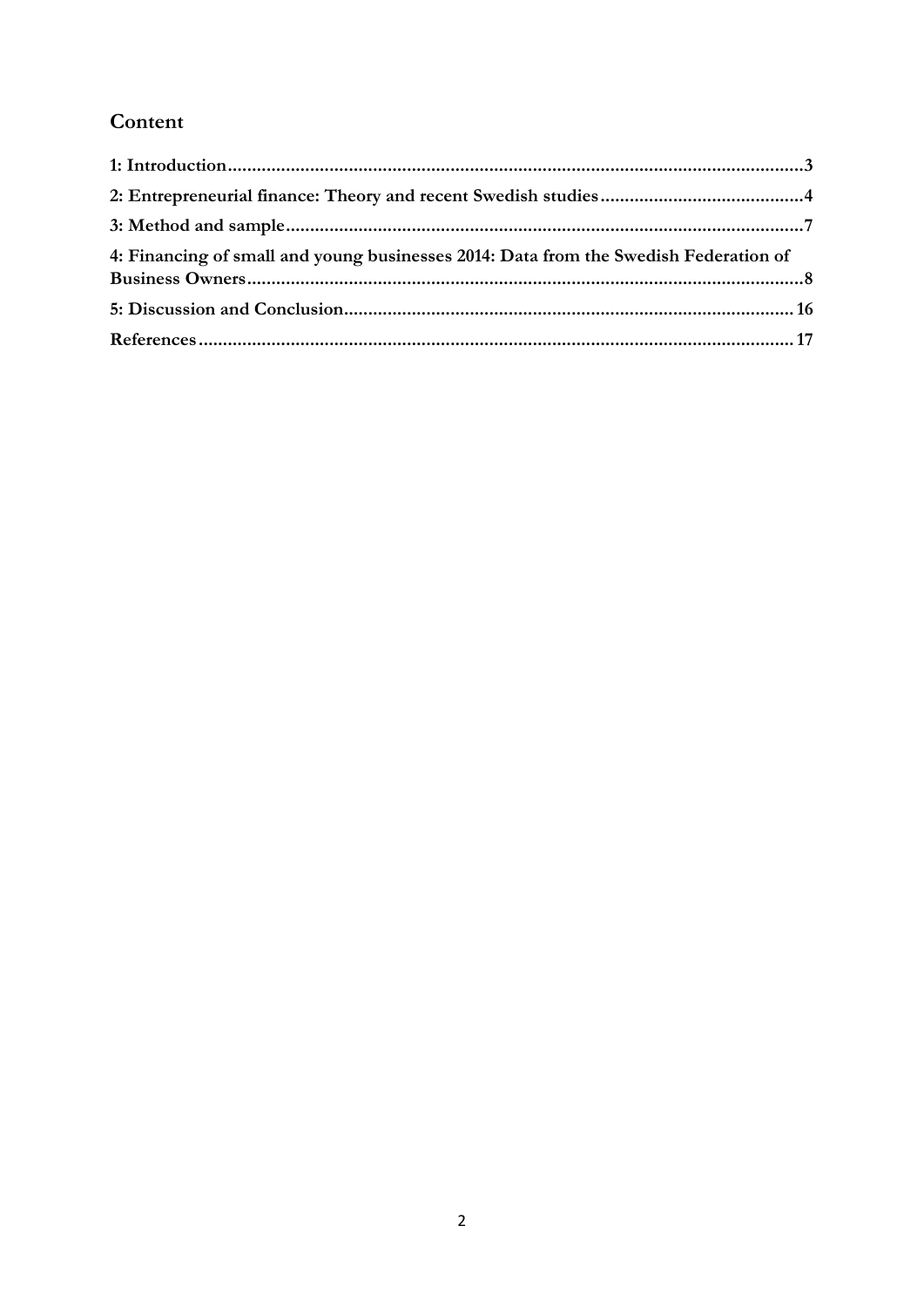# <span id="page-3-0"></span>**1: Introduction**

Several studies in Sweden and elsewhere have shown that the majority of new jobs are created by small growing businesses [\(Davidsson and Delmar, 2000;](#page-17-1) [Delmar and Wennberg, 2010\)](#page-17-2). New firms, especially fast-growing firms, are important for job creation and for generating economic growth, especially in times of de-industrialization in the Western world [\(Delmar and Wennberg,](#page-17-2)  [2010;](#page-17-2) [Henrekson and Johansson, 2010\)](#page-17-3). Policies that stimulate the growth of new businesses are therefore crucial for increasing the employment rate and for innovation.

Lack of financing is a major obstacle for entrepreneurs who want to expand their businesses. In particular, recent studies and policy discussions have noted a lack of start-up capital and expansion capital. The role of venture capital in Sweden has decreased after the financial crisis (Söderblom, 2012). More strict bank regulations affects the risks that the banks are allowed to take in their lending policies to businesses, particularly for small firms [\(Weller, 2010\)](#page-17-4). Recent studies in Sweden have shown that banks' interest rates on small business loans have increased while the terms, conditions and requirements on collateral have become tougher (Bornefalk, 2014). Banks have become more risk-averse and don't take any risks.

Because of the decline in venture capital and more restrictive bank regulations, the supply of external capital for small businesses in Sweden has decreased. Due to the lack of external financing, the personal savings of the entrepreneur becomes even more crucial for starting a new firm as well as policies that stimulate personal wealth accumulation.

Previous research has shown that entrepreneurs generally prefer to use their personal savings to finance their ventures. By doing so, they avoid being indebted and can maintain as large ownership control as possible. However, due to a lack of personal savings they might be forced to apply for external financing at the same time as they are struggling to operate and develop their firms. Previous studies have shown that personal savings is the most common type of finance for small businesses. At the same time, research has also pointed out that the percentage of firms using bank loans and other types of external finance differs depending on the country, the sample and time period that is being studied.

Drawing on a unique and more recent data sample, this report investigates how small and young businesses are financed in Sweden. Additionally, it explores some of the challenges entrepreneurs encounter with regard to financing. The survey has been conducted by the Ratio Institute and the Swedish Federation of Business Owners. The majority of the firms that we have studied were founded 2010-2013, i.e. after the financial crisis.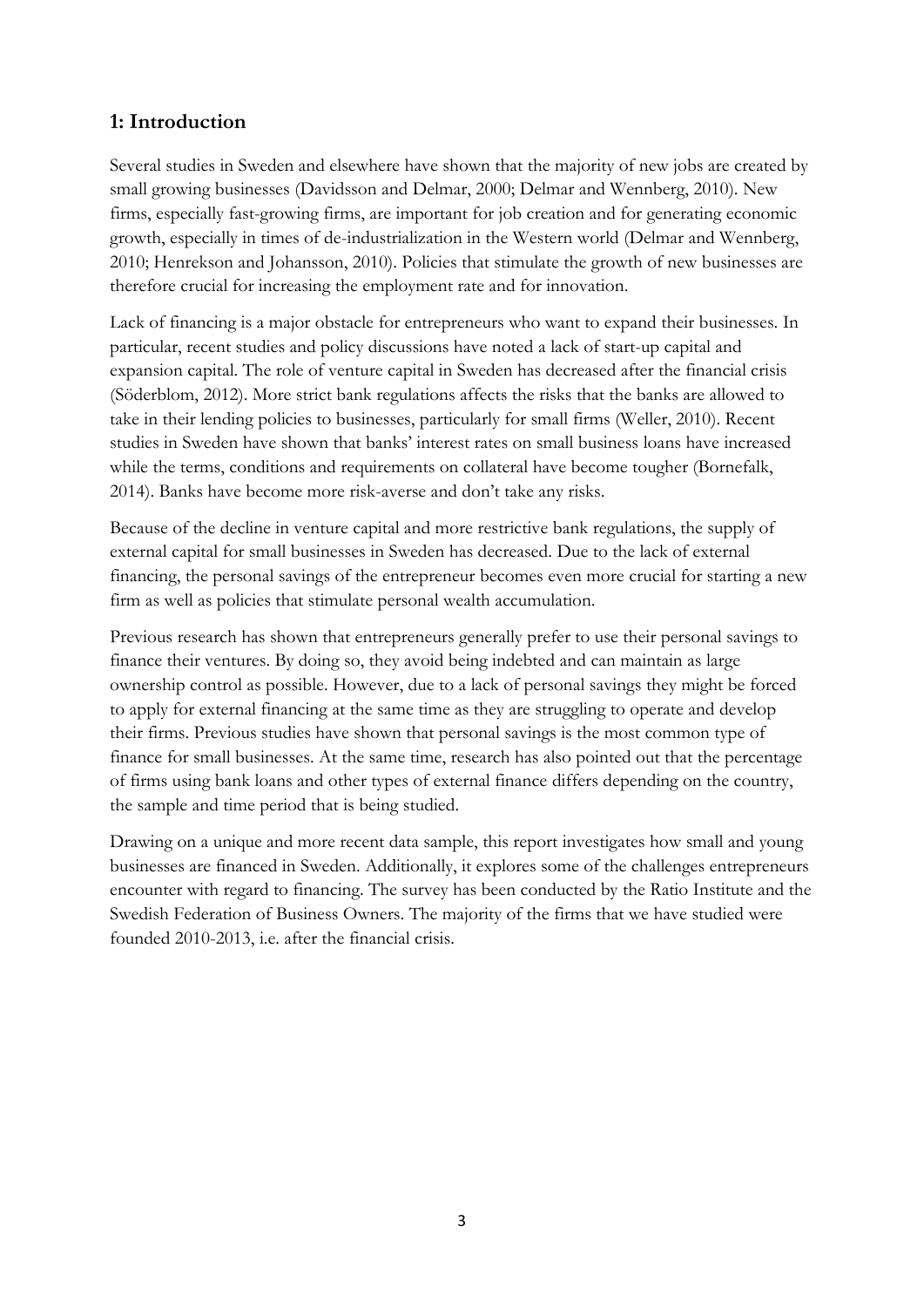# <span id="page-4-0"></span>**2: Entrepreneurial finance: Theory and recent Swedish studies**

There is an extensive academic research on entrepreneurial finance, usually defined as how individuals finance their start-ups and what factors determine the mix of financing available (Denis, 2004; Söderblom, 2012). A central theory to explain the mix of financing available for small and young businesses is the *pecking order theory* of capital structure choice which is a hierarchical order of preferred types of finance for the entrepreneur. According to this theory, there is a problem of asymmetric information in which the agent seeking finance (e.g. the entrepreneur) has access to information about the viability of the start-up and his/her own entrepreneurial capacity that is less transparent to the agent considering granting finance (e.g. a bank, a business angel, or a venture capitalist). As a result, the agent considering granting finance will put a higher risk premium on the financing compared to e.g. investing in or lending to a firm noted on the stock exchange. Due to the high risks and uncertainties of how profitable the business will be, small and young businesses face challenges in accessing needed funding. According to the pecking order theory, entrepreneurs prefer to use personal savings to finance their start-ups, then turn to external lenders if their personal savings are insufficient to finance their firms, and finally to external equity (Myers, 1984). A number of recent studies in Sweden have examined how small and medium sized businesses are financed and if the pecking order theory seems to apply.

#### **Venture capital for small and medium sized enterprises – supply or demand?**

Johansson et al. (2013) conducted a study to examine if a lack of supply of venture capital is a major obstacle to economic growth for small firms in Sweden, or if there is a lack of demand on venture capital for small firms. The authors conducted telephone interviews with a random sample of 1000 small and medium-sized firms in Sweden. They used a stratified sample with limited liability firms in Sweden with 1-49 employees. The sample was selected from Posten's firm register (PAR). The telephone interviews were conducted in February 2013.

Johansson et al. (2013) found that 90 % of the business owners thought that autonomy and ownership control were the main motives for operating their businesses. Personal savings was the most important type of finance while external equity was the least important. The major conclusion was that ownership control is important for the business founders and that economic policy should to a higher extent focus on making it easier to accumulate personal savings. The tax rates play an important role and future research and discussions should to a larger extent focus on the role of the tax system.

#### **Which are the major obstacles to growth for small businesses in Sweden?**

The Swedish Federation of Business Owners (2014) conducted a web survey in February 2014 in which 1200 of its member firms answered questions about the challenges related to financing their ventures. 80 % of the small firms in the survey reported that they would like to expand their business and grow but that the banks' high interest rates on small business loans and high requirements on collateral has made it difficult.

26.6 % of the respondents have mentioned that the banks' terms and conditions have become stricter during the last six months and that the banks have larger requirements on collateral. After the financial crisis the banks have increased the capital adequacy requirements and require that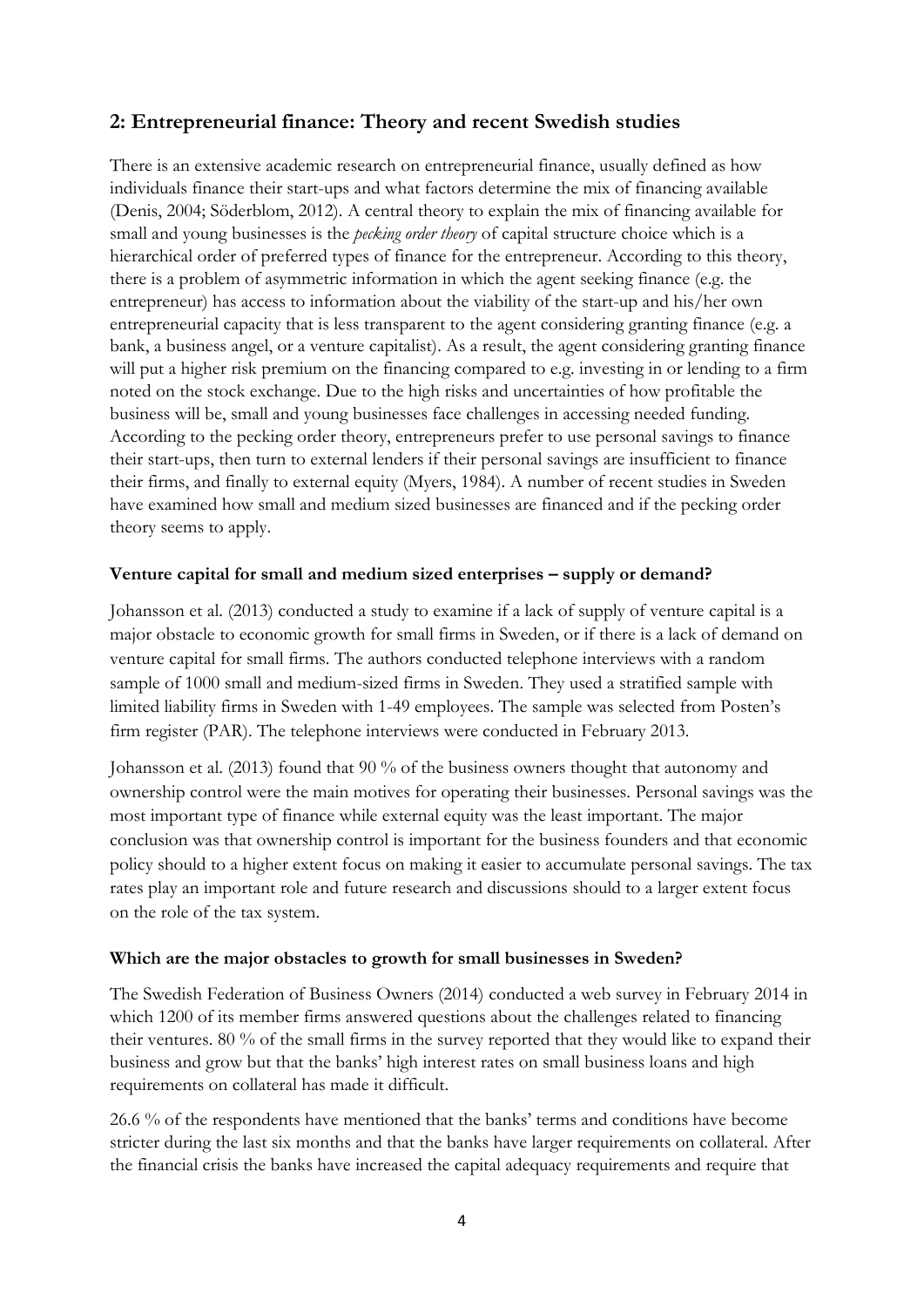business owners who apply for funding use a larger share of personal savings than before. The interest rates on bank loans to small businesses have also increased. The smaller the firm is regarding the number of employees, the higher the interest rate on check credits are. On average, the interest rate on check credits is 8 % for firms without employees, 6.5 % for firms with 1-9 employees, 5.5 % for firms with 10-49 employees and 3.7 % for firms with over 50 employees.

#### **How can small businesses in Sweden handle bank regulations?**

Several studies indicate increased difficulties for new and small businesses to obtain bank loans in the recent years, in Sweden (Bornefalk, 2014a) as well as internationally [\(Weller, 2010\)](#page-17-4). These difficulties have arguably contributed to the weak development of businesses in Sweden over the past years. This development has had an especially severe effect on individuals seeking to start their own firms and without sufficient personal savings [\(Fairlie and Krashinsky, 2012;](#page-17-5) [Hurst and](#page-17-6)  [Lusardi, 2004;](#page-17-6) [Nykvist, 2008\)](#page-17-7).

A report by Bornefalk (2014a) for the Swedish Confederation of Enterprise discusses the major challenges facing small and medium sized businesses in Sweden by using data from several data sources. The report discusses how the possibilities to finance firms with bank loans and personal savings has evolved during 1998-2010 and how large share of the population in Sweden that has sufficient personal savings to start a limited liability firm. Bornefalk (2014a) writes that due to the lack of official statistics on firms' bank loans it has been difficult to evaluate how the loan possibilities have changed for different types of firms, especially during the financial crisis. For the report, a special statistical database that has been compiled by Per Weidenman at Bisnode is used. The database contains information on limitied liability firms in Sweden that were started 1998-2010. Bornefalk (2014a) writes that the share of bank loans decreased while the share of personal equity increased, particularly for small firms.

The report mentions several factors that have contributed to the increased difficulties to apply for bank loans, e.g. the financial crisis, the banks' work to decrease credit risks and tighter financial regulations. The report also mentions that there is a risk that small and new businesses are negatively affected by the new Basel III Framework since bank loans to small businesses are regarded as very risky. Bornefalk (2014a) suggests a number of pre-cautions to reduce the problems of financing: 1) An improved market for corporate bonds, 2) Lower marginal and capital tax rates, 3) Freer placement rules, and 4) Improved conditions for personal options.

Another report by Bornefalk (2014b) which also used a database on firms that were founded 1998-2010 shows that it has become more difficult for new firms to qualify for bank loans after the financial crisis. Further, the report illustrates that only a third of the adult population in Sweden has enough wealth to start a limited liability company of average size, which requires 150 000-200 000 SEK. This has made it especially difficult for young people and people living in areas with a high unemployment rate.

# **Which are the sources of capital for innovative start-ups?**

Söderblom and Samuelsson (2014) studied 113 innovative start-ups in Sweden that were founded 2002-2012. The major objective of the study was to outline the financial sources used by the Swedish innovative start-up firms with growth ambitions. The data was collected from a web survey during the autumn 2013. The survey was sent to founders and/or CEOs for ventures that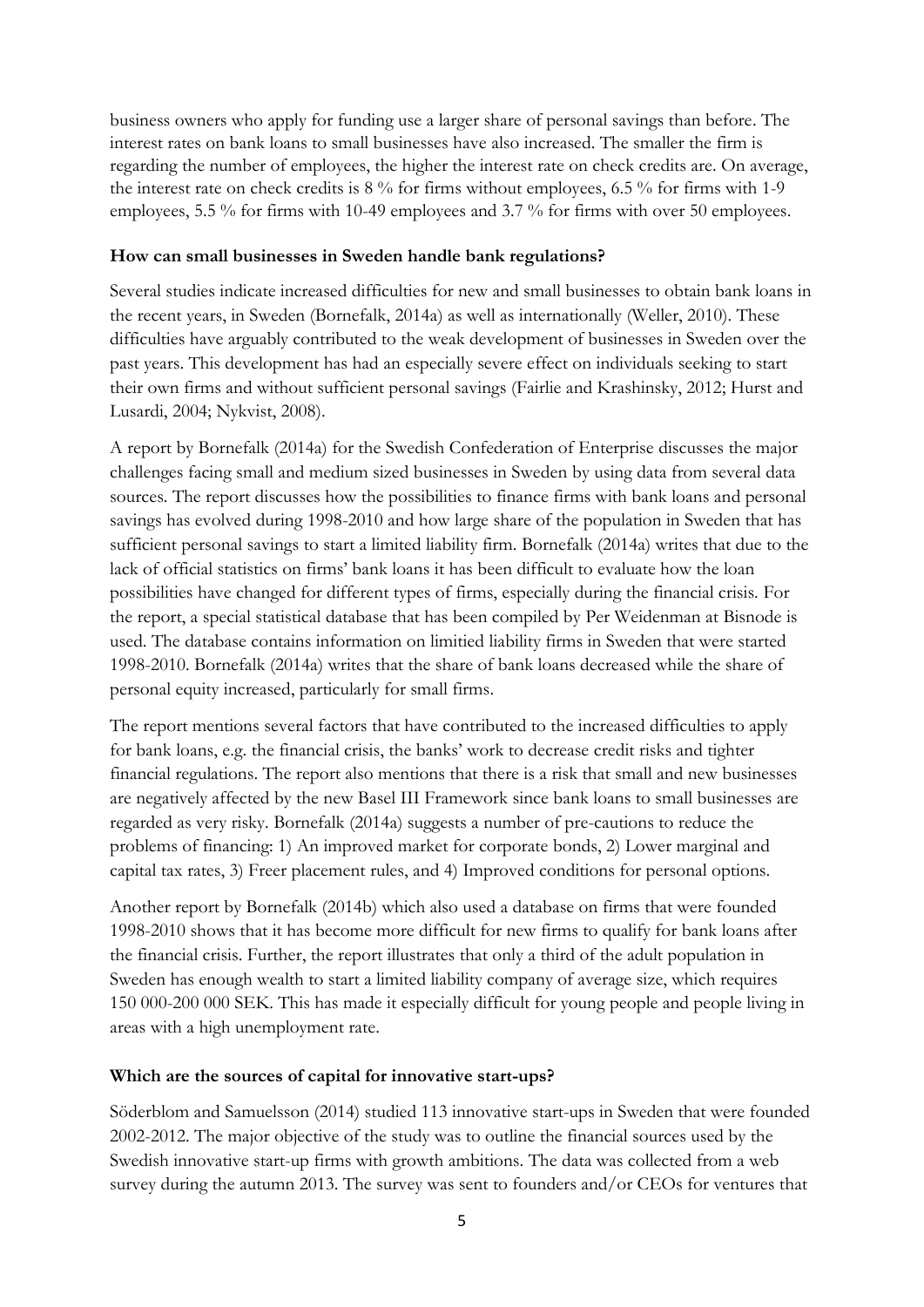were identified via the Swedish Governmental Agency for Innovation Systems' (VINNOVA) grant-based program VINN NU. The program targets young innovative Swedish firms.

The authors used annual data for 212 firm specific observations. The scope for the study was limited to young firms and focused on firm age rather than firm size. The firms were classified into four groups depending on the firm's phase: 1) seed stage, which included firms that were younger than one year, 2) start-up, firms that were one year old, 3) early development, firms that were 2-4 years old, and 4) expansion phase, firms that were 5-12 years old.

The authors investigated which types of finance that the firms used, if there were differences in different phases of the firms' developments, how additional capital was being used, and the entrepreneur's view on different types of finance. Söderblom and Samuelsson (2014) found that capital from the founder was the primary source of funding and that funding from family and friends was almost non-existent. They also found that there were variations in the patterns of availability of different types of finance during the various stages of firm maturity with the highest average amounts of capital being allocated in the start-up phase and with a decreasing level of external financing at the later stages. The results show that it is important for the founders to invest their own money to signal commitment to external financiers and reduce moral hazard risk.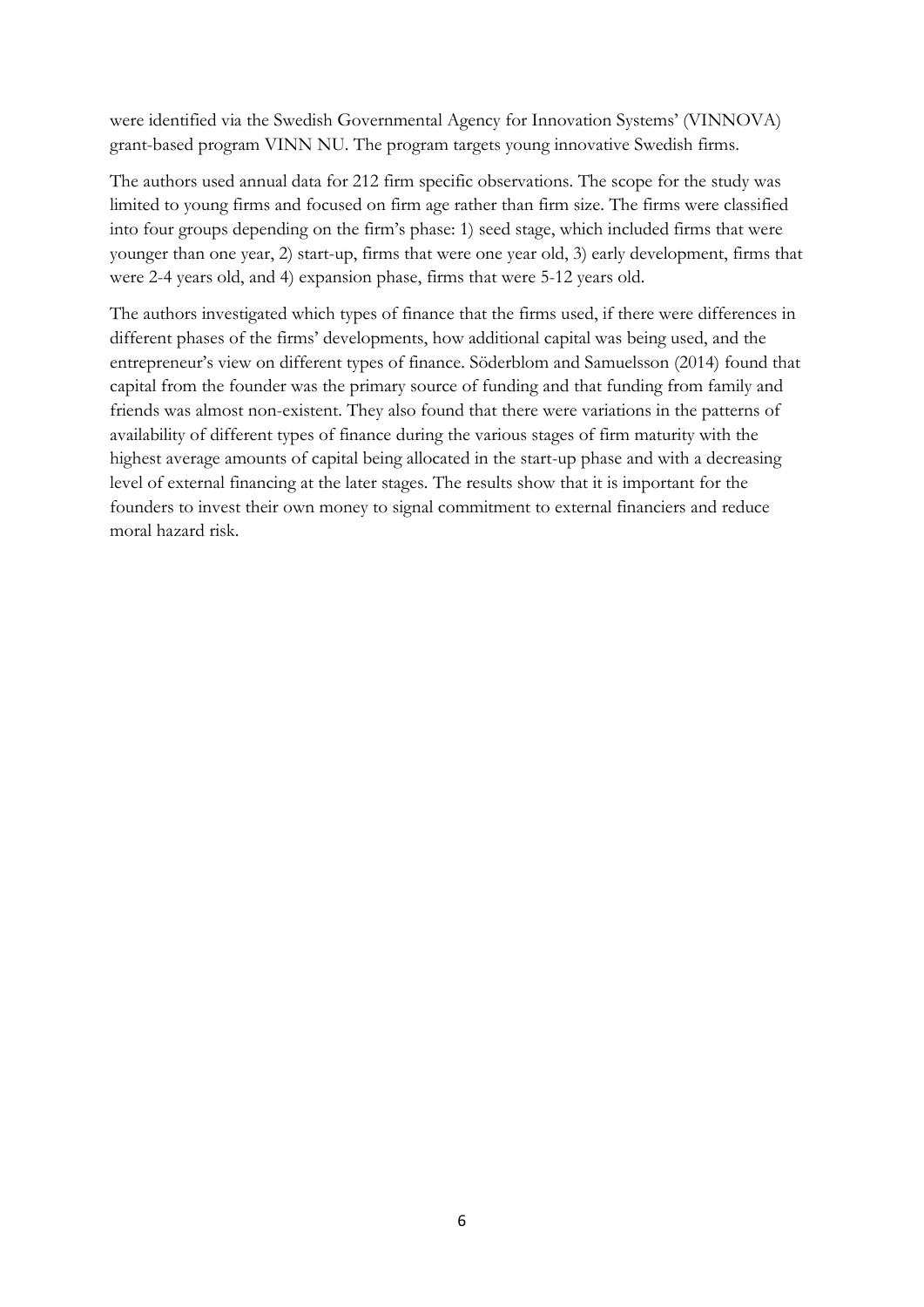# <span id="page-7-0"></span>**3: Method and sample**

In "The current state of the venture capital industry" (2012), Söderblom writes that venture capital investments in Sweden have decreased significantly after the financial crisis and that there is a need to look at different types of finance for start-ups.

In the US, the Kauffman Foundation has collected detailed information on young businesses. The Kauffman Firm Survey started to gather information from almost 5000 firms that were started in 2004. These firms receive a survey each year in which they answer detailed questions about the background of the business founders, the sources and amounts of financing, firm strategies, sales and profits. The firms have been surveyed 2004-2011.

Inspired by the Kauffman Firm Survey, we wanted to gather information about small and young businesses in Sweden. We wanted to gather information about the characteristics of the business founders, the firms, how they are financed and their perceived challenges to finance their firms. Our aim was to get a large sample which is relatively representative of young and small businesses in Sweden.

The Swedish Federation of Business Owners is Sweden's largest organization for business owners. It is an interest organization that is working to make it easier to start new firms and to improve the conditions for enterprises more generally. The organization represents about 75 000 entrepreneurs of which 50 000 are direct members and 25 000 members of trade associations. The Swedish Federation of Business Owners has a large number of registered firms from all over Sweden and has the e-mail adresses to many of them. While there are many small and young businesses in Sweden that are not members of the organization, it can nevertheless provide access to many small and young businesses in Sweden in a cost efficient manner. We chose to conduct a web survey by using Survey Monkey since we would be able to reach many potential respondents simultaneously and at a relatively low cost compared to e.g. telephone interviews. Also, Survey Monkey makes it more convenient to download and analyze the information provided by the respondents. A drawback with using web surveys is the relatively low response rate which might affect the representativeness of our results.

A web survey was e-mailed to about 3800 limited liability firms in Sweden during spring 2014. All of the firms were registered members of the Swedish Federation of Business Owners. The firms were founded 2006-2013 (the majority were founded 2010-2013). The survey consisted of about 30 questions related to the characteristics of the business founder, the characteristics of the firm and the firm's capital structure decisions. In total, the survey was e-mailed three times and 380 firms answered the survey (yielding a response rate of around 10 %).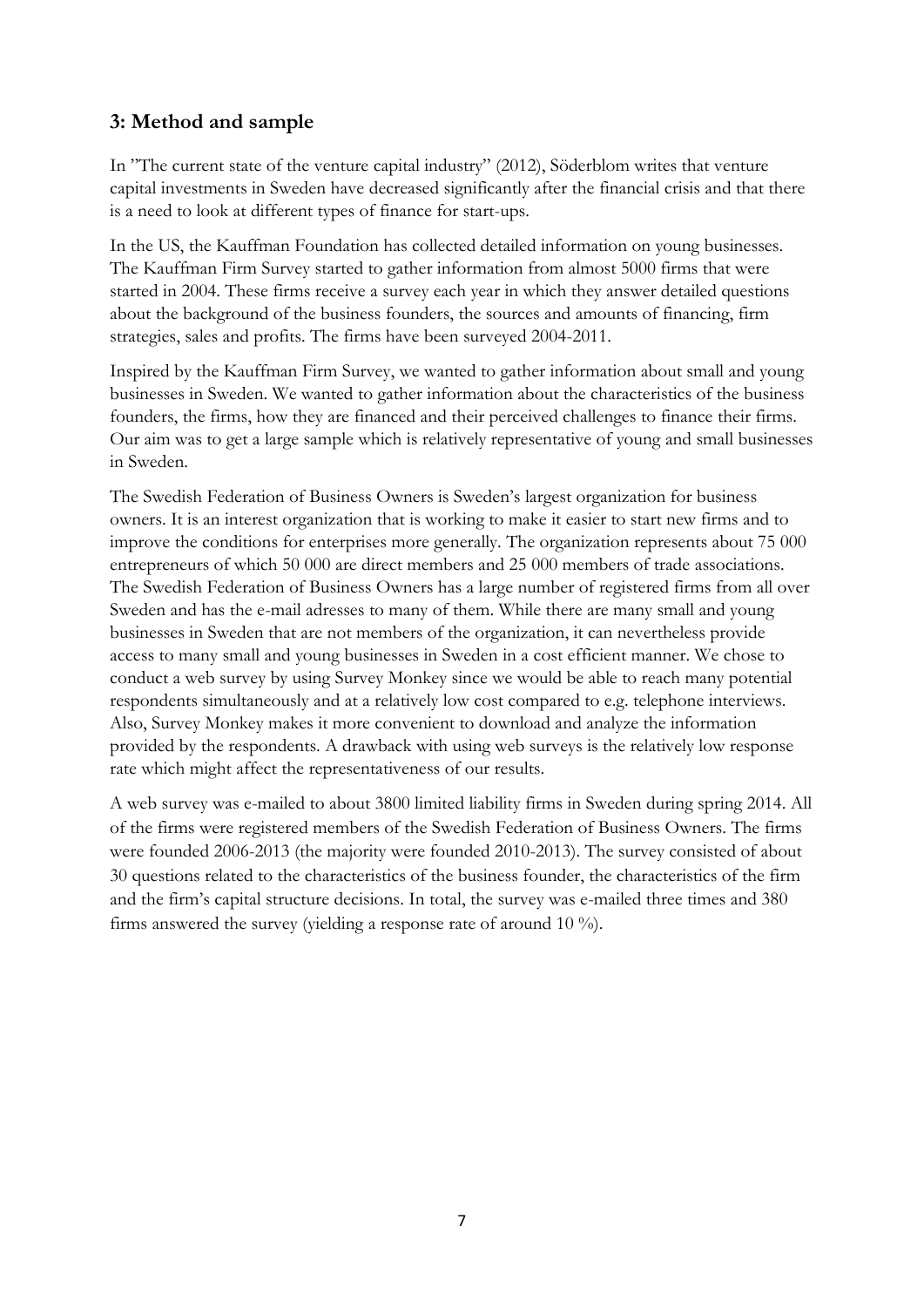# <span id="page-8-0"></span>**4: Financing of small and young businesses 2014: Data from the Swedish Federation of Business Owners**

# **1) What does the distribution of small and young businesses look like in terms of type of firm, industry and expansion plans?**

In total, 380 limited liability firms in Sweden answered the survey which was e-mailed during spring 2014. The majority of the firms were founded 2010-2013 (64 %) while the other firms were founded 2006-2009.





A majority of 323 out of 374 firms are close corporations (86 %) while slightly less than half of all firms, 162 out of 373, are family businesses (43 %).

There is a relatively large variation regarding the type of industry. A relatively large share of the firms has been started within "Consultancy-/Service" industry (at least 31 %). Other common industries are "Construction/Real Estate" totaling 17 % and "IT/Computer/Technology" at 12  $\frac{0}{0}$ 

#### **Figure 2. Distribution of industries.**

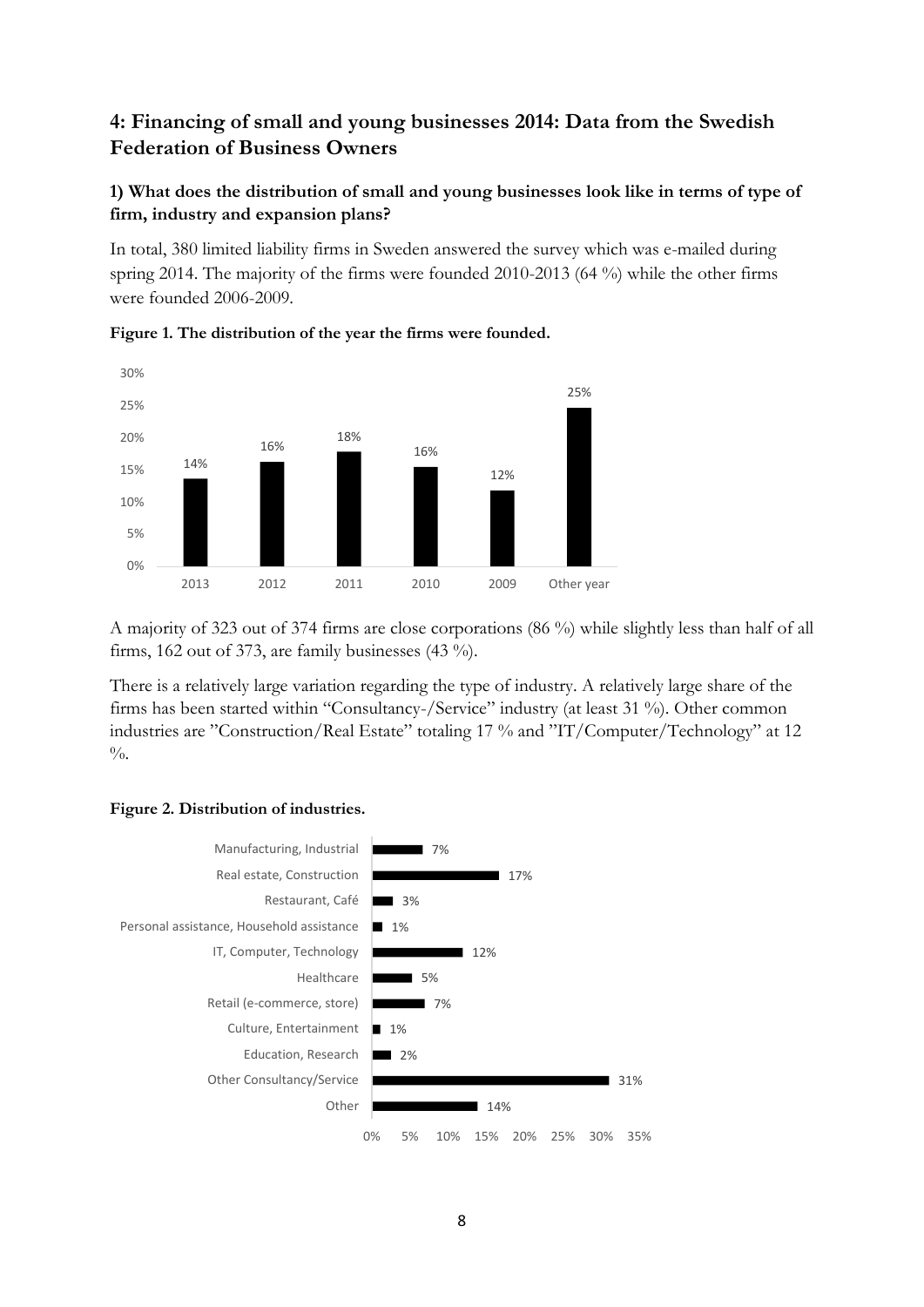60 % of the firms have expansion plans (most of them nationally), 26 % don't have expansion plans while 14 % have answered that they don't know. There seems to be a mixture between growth-oriented entrepreneurs and necessity entrepreneurs in our sample.



**Figure 3. Answers on the question "Do you have expansion plans for your current firm?"**

#### **2) What does the distribution of small business owners look like in terms of gender, nationality, age, work experience, education and previous start-ups?**

Previous research has shown that the majority of the firms in Sweden are founded by men. In our survey, 71 % are men and 29 % are women. A majority of 91 % of the business founders were born in Sweden while 9 % were born abroad.

**Figure 4. The percentage of male and female business owners.** 



The average age for business owners in our sample is 50 years old. 67 % are 41-60 years old while a very small share (3 %) are under 30 years old.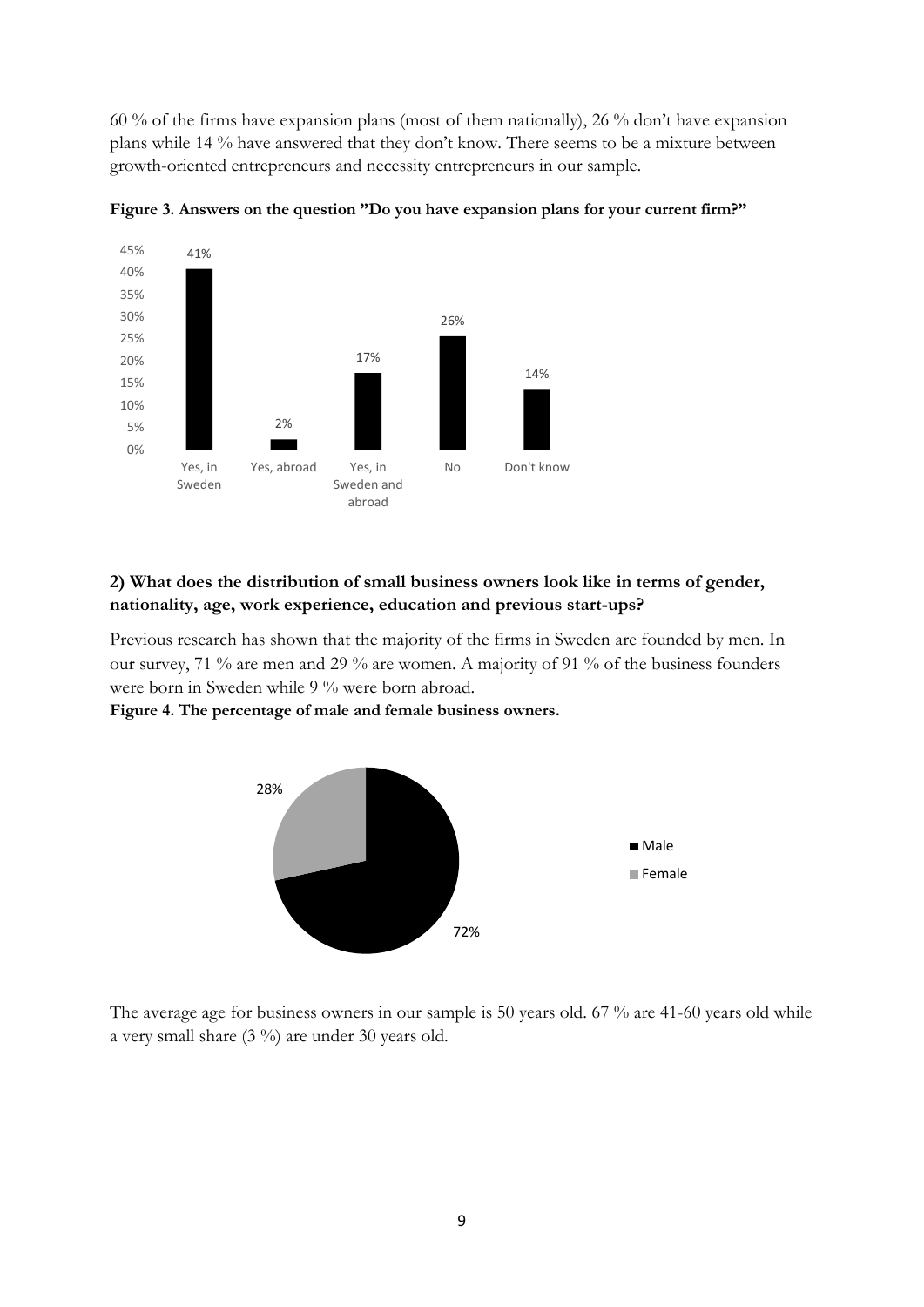

**Figure 5. Age distribution of the business owners.** 

The level of education varies. The most common education levels are university level degree (45  $\%$ ) and a gymnasium level degree (35 %).



**Figure 6. The distribution of education for all of the respondents.** 

The majority of the respondents have many years of work experience before they started their current firm. In total, 85 % have more than 10 years of work experience with an average of 23 years of work experience. The years of work experience varies between 0 to 55 years.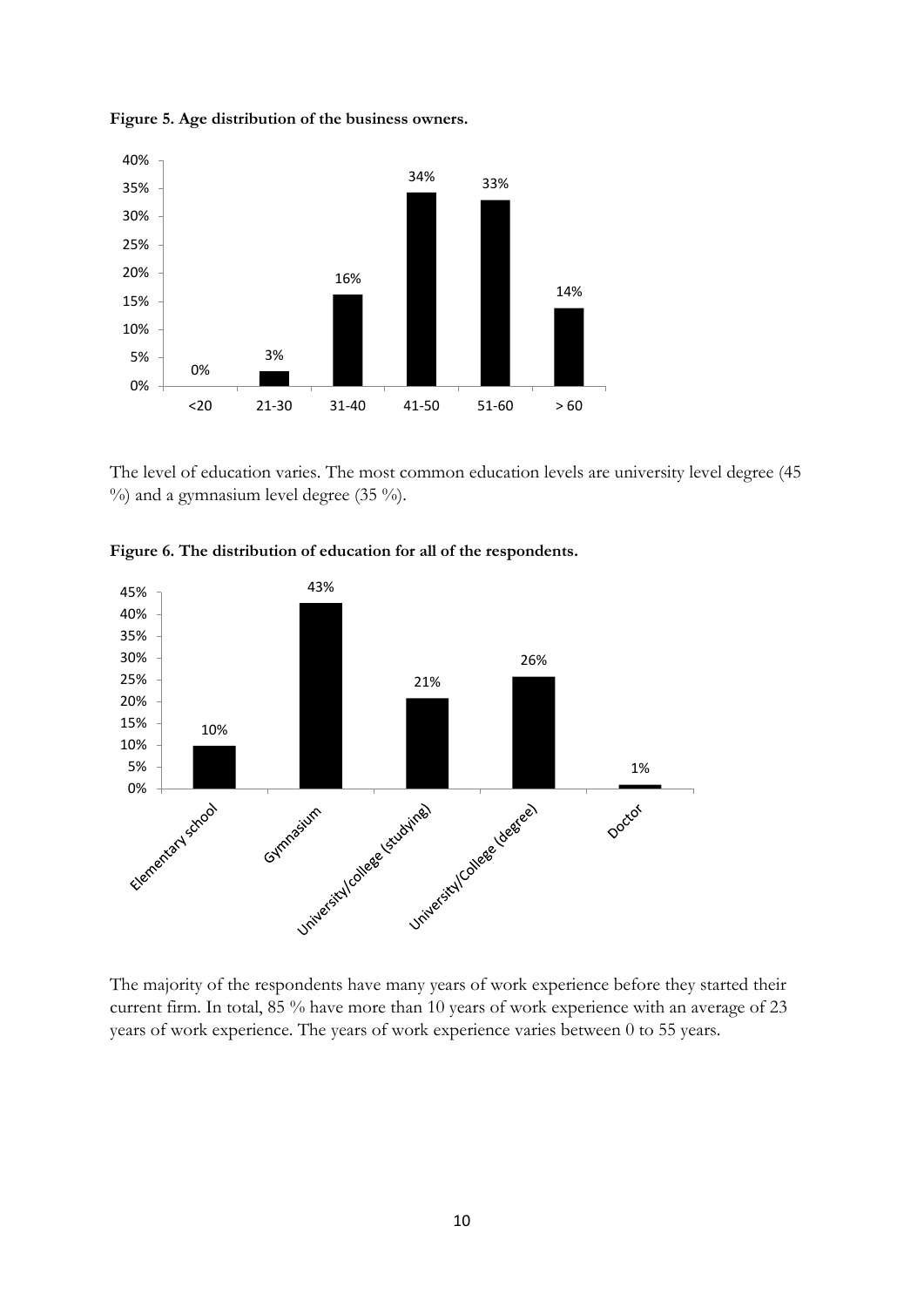



The number of firms that the participants have started prior to the current venture varies. 40 % has not started any company previously while 30 % have started one company and 30 % have started two or more companies.

The "typical" business owner in our survey is a Swedish, middle-aged male with about 20 years of work experience who has not started any firm previously or who has started one firm. The educational background varies.

#### **3) How are small and young businesses financed in Sweden?**

Previous studies by the Swedish Confederation for Enterprise (Bornefalk, 2014a) and the Swedish Federation of Business Owners (2014) have shown that a majority of firms are financed through personal savings. In our study, personal savings is also the most common type of financing. 86 % of the 377 respondents who have answered the survey question about financing have stated that their firm was financed by personal savings when they were founded. Bank loans is the second most common (24 %), loans from the founder/s is the third most common (16 %) while other types of finance vary between 0 % (business angels and venture capital) and 5 % (loans from families and friends).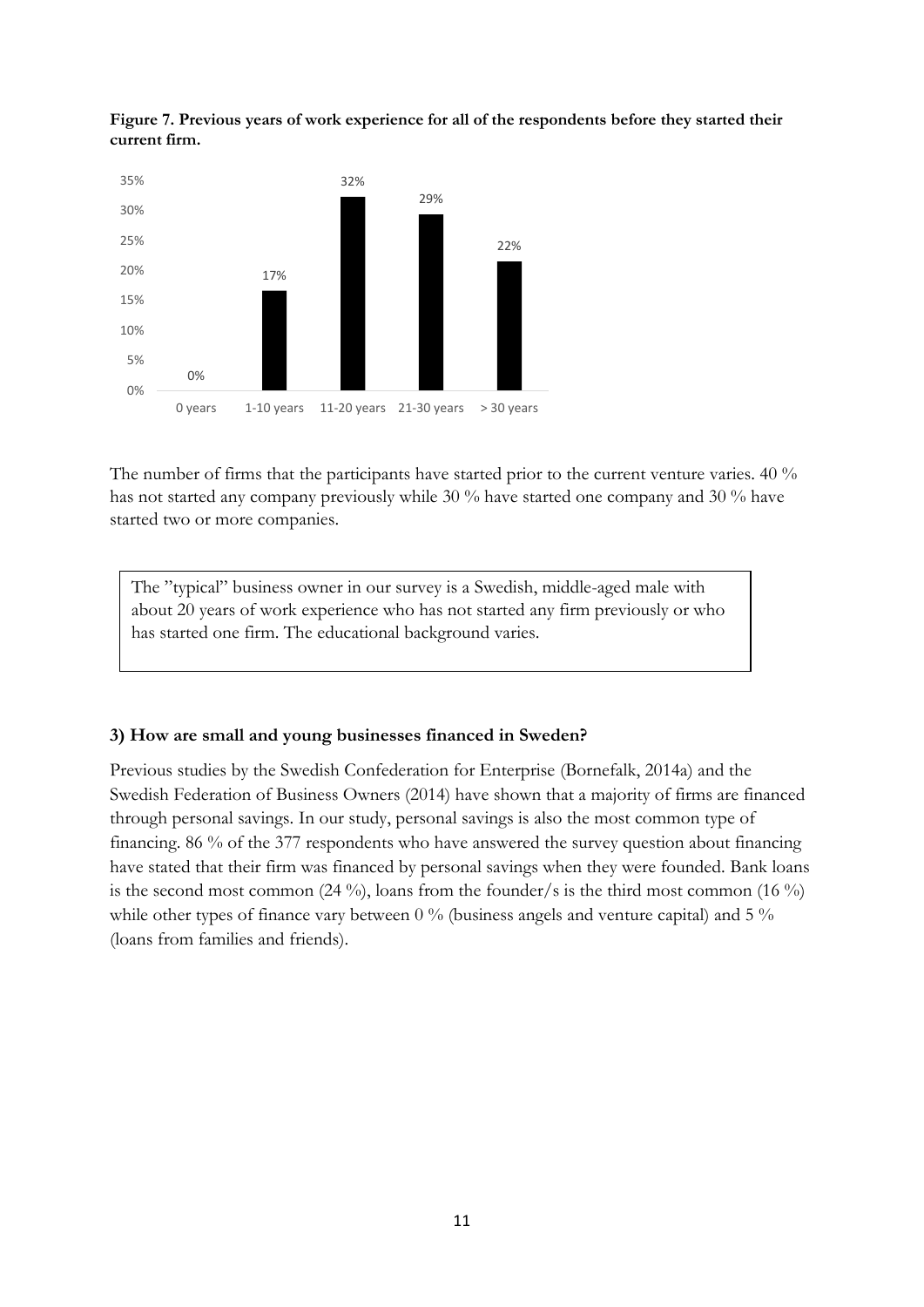



87 % of the 373 firms have answered that they are financed by personal savings which is the most common type of financing. The second most common type of financing is bank loans which 29 % of the firms use and the third most common is loans from the founder/s on 15 %. Other types of finance are not as common and vary from 1 % to 7 %.



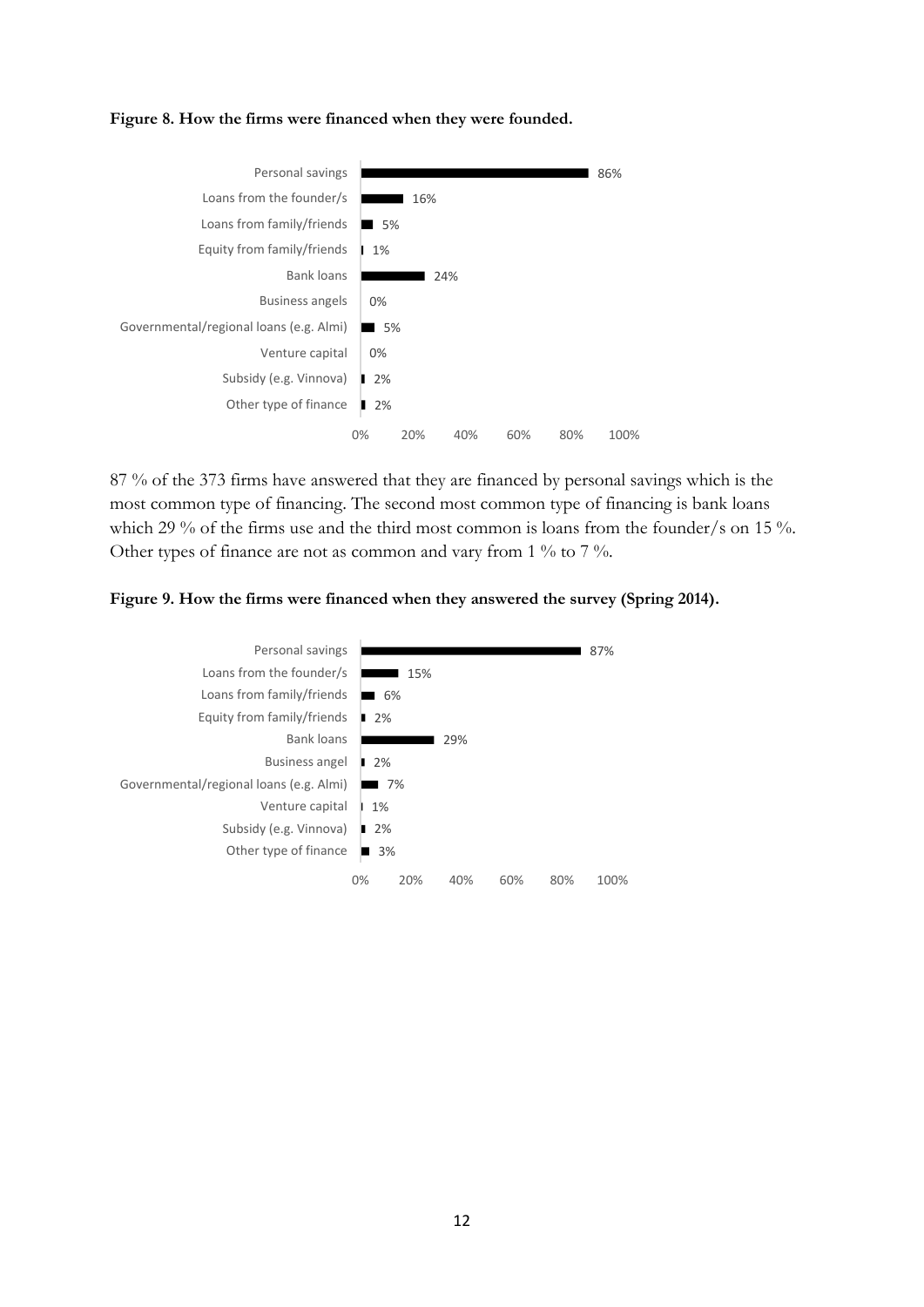**Figure 10. Answer on the question if the respondent has ever abstained from or been denied bank loan because he/she has experienced that the requirements from the bank have been too strict.**



In the continued analysis we have chosen to look at the 105 firms in the survey that have answered that they use bank loans as a type of finance.

Of the 101 firms who have been approved bank loans 77 % are close corporations and 43 % of 103 firms who have been approved bank loans are family firms.

The distribution of industries for these firms differs somewhat from the survey as a whole. Still, a relatively large share of the firms operate within the "Consultancy-/Service" industry (19 % compared to 31 % for the whole sample) while we can see a larger share of firms within the "Manufacturing- and construction" industries (13 % and 23 % respectively compared to 7 % and 17 % respectively).



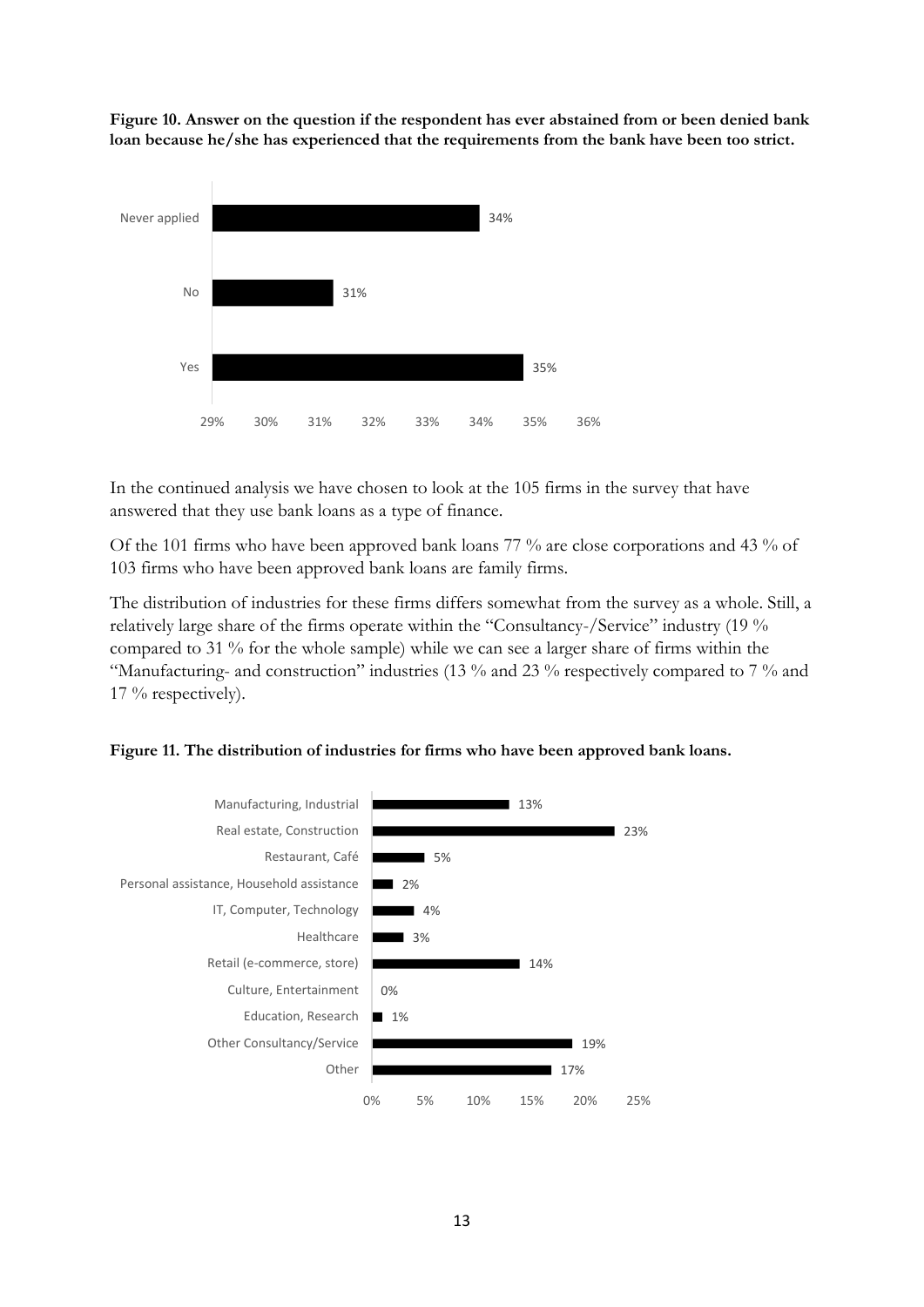About half of the firms who have been approved bank loans (53 %) have answered that they have previously abstained from or been denied bank loans for their current firm because of too strict requirements from the bank.

**Figure 12. Answers on the question if the respondent has ever abstained from or been denied bank loans because he/she has experienced too strict requirements from the bank (for those who have been approved bank loans).**



Over half of the firms (62 %) have been approved loans with personal assets as collateral and 69 % had to use personal guarantees.



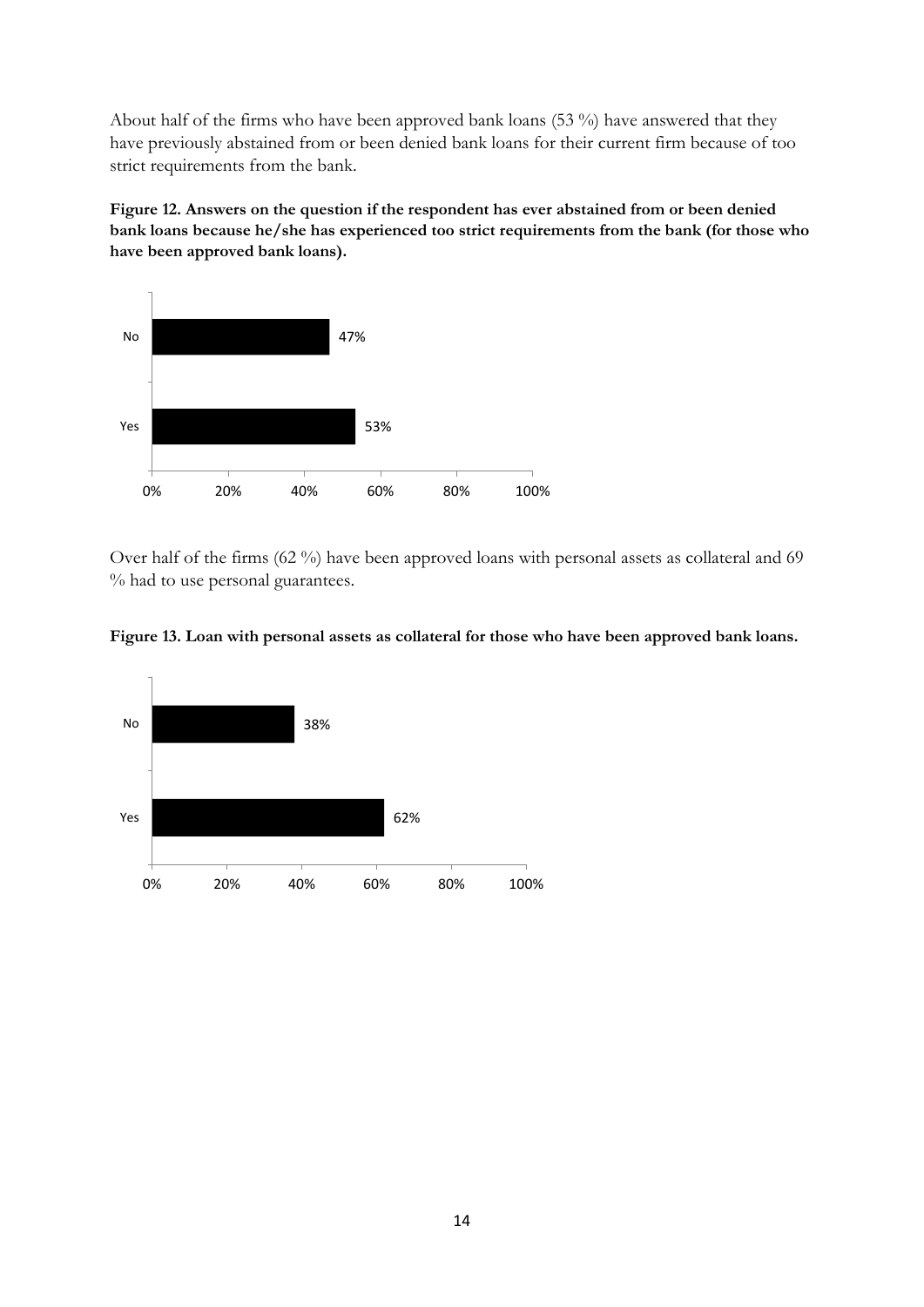

**Figure 14. Loans with personal guarantees for those who have been approved bank loans.**

Regarding the largest challenges related to bank loans or other types of external finance, the respondents mention requirements on collateral and personal guarantess, high interest rates, and difficulties to convince lenders of the business idea and budget. These results support the previous findings from the Swedish Federation of Business Owners (2014). We included an open-ended question on the largest challenges in applying for external finance.

# **Some quotes related to the following question: "What do you experience as the largest challenges with applying for external finance, e.g. bank loans?"**

*"The interest rates are more than twice as high as for private loans"*

*"It is too expensive to borrow from other than banks, and there are too large requirements when borrowing from banks"*

*"That the banks can't take any risks. There should be more venture capital available"*

*"To find the right contact person at the bank who believes in you and your idea"*

*"Banks look more at the past than at the future. They require that the owners have personal savings or owns an appartment etc. It is difficult to obtain bank loans even if the business idea is great and has a very large potential if the business owner lacks capital or real estate. It is only those who already have capital who can borrow. The bank is only with you when it goes well, not when you need help.* 

We have also included a question in the survey on how large percentage of the firms that have ever used stock options or other types of convertibles for their employees. Only 3 % of the firms report that they have used stock options or other types of convertibles.

Other interesting results is that 75 % of the business owners in our sample have been taking a part-time employment elsewhere while working at their current firm, and that 25 % of the business owners haven't been taking out any salary at some time.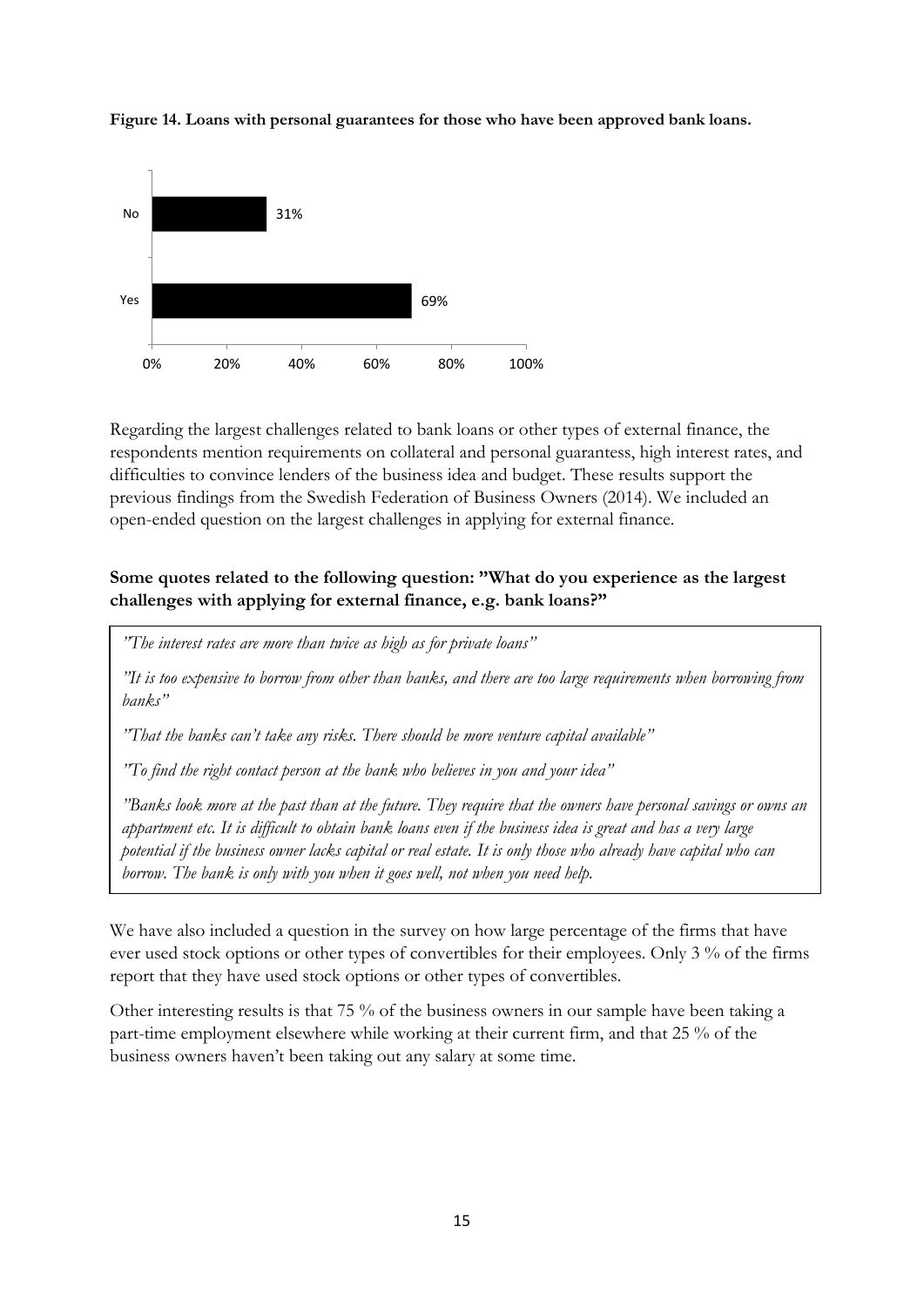# <span id="page-16-0"></span>**5: Discussion and Conclusion**

The purpose of our study was to investigate how small and young limited liability firms in Sweden are financed. Our results show that the majority of the firms use personal savings to finance their firms (88 %) while only 28 % use bank loans which is the second most common type of finance. A relatively large share of the firms that have been approved bank loans had to use personal assets as collateral and personal guarantees while many of the business founders have been denied or abstained from bank loans because they perceived the requirements to be too large. Other interesting results are that only trickle of the firms use stock options for personnel and that many took a part-time employment outside of their firm and didn't pay themselves any salary. The "typical" business founder in our sample is a Swedish, middle-aged male who has about 20 years of work experience. There is a relatively large variation in the types of industries of firms' surveyed, a large share consist of various types of consultancy and service firms.

It is important to stress that our sample is not representative of all new firms and small businesses in Sweden, partly due to the response rate and partly because firms of other forms than limited liability and not members of the Swedish Federation of Business Owners might differ from our sample. Even if our results should be interpreted with some caution regarding their generalizability we can see that our findings confirm some of the results from previous studies. Our results support the findings from previous studies by the Swedish Federation of Business Owners (2014) and the Swedish Confederation of Enterprise (Bornefalk, 2014) that personal savings is the most important type of finance for the majority of young businesses. Our results also indicate that bank loans do not seem to be a viable alternative for the majority of the new businesses and small businesses, e.g. because of the high requirements on collateral and personal guarantees as well as high interest rates.

Our results show that personal savings is by far the most common type of financing for young incorporated firms in Sweden. Less than a third of all firms report using bank loans, somewhat lower than in international studies [\(Binks and Ennew, 1996;](#page-17-8) [Colombo and Grilli, 2007;](#page-17-9) [Huyghebaert](#page-17-10) *et al.*, 2007; [Reid, 1996\)](#page-17-11). A reason for this is suggested in respondent business owners' statement that bank are perceive as having too large requirements regarding e.g. collateral assets, personal guarantees and the terms and conditions of the loans and too high interest rates.